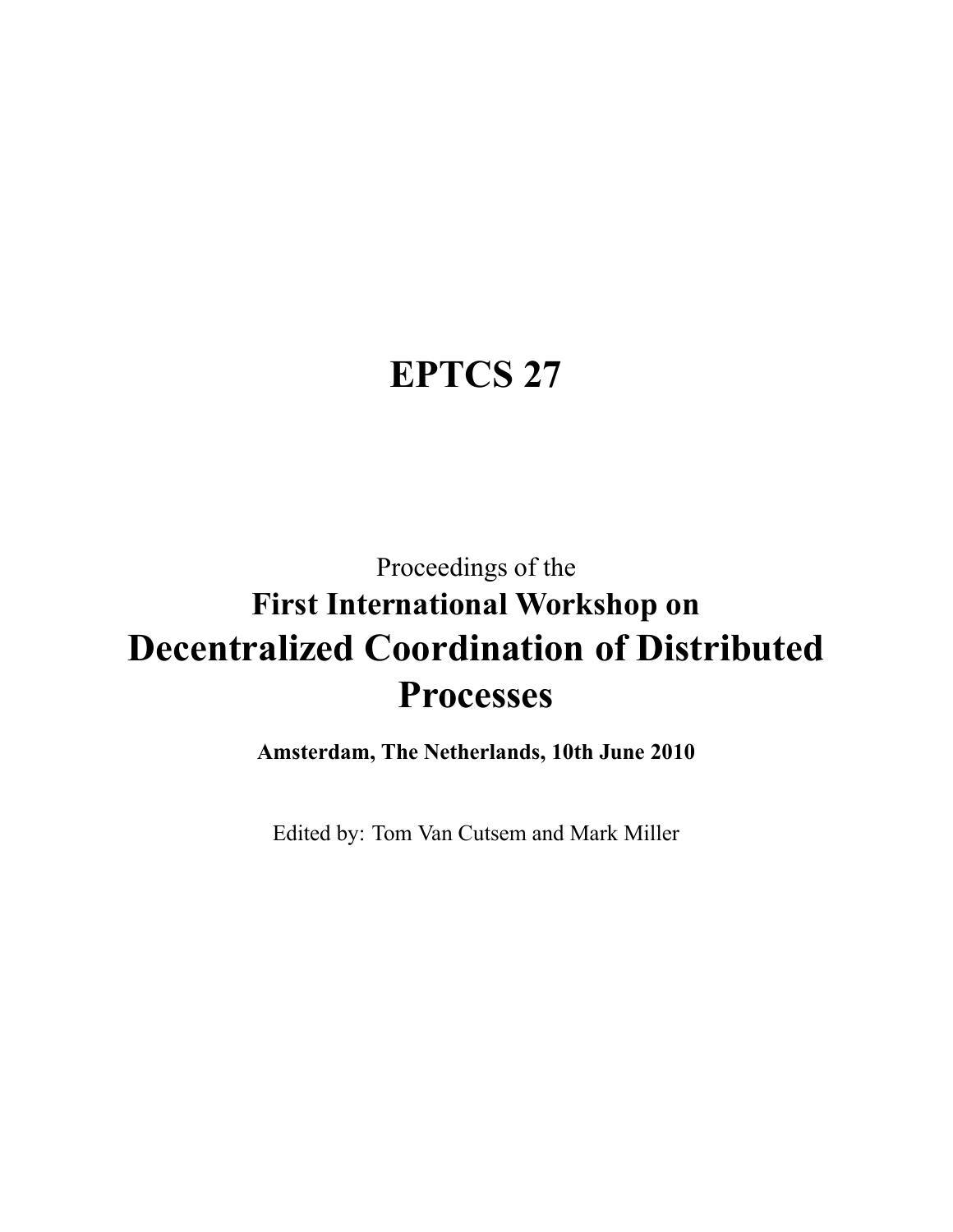<span id="page-1-4"></span><span id="page-1-3"></span><span id="page-1-2"></span><span id="page-1-1"></span><span id="page-1-0"></span>7th June 2010 ISSN: 2075-2180 Open Publishing Association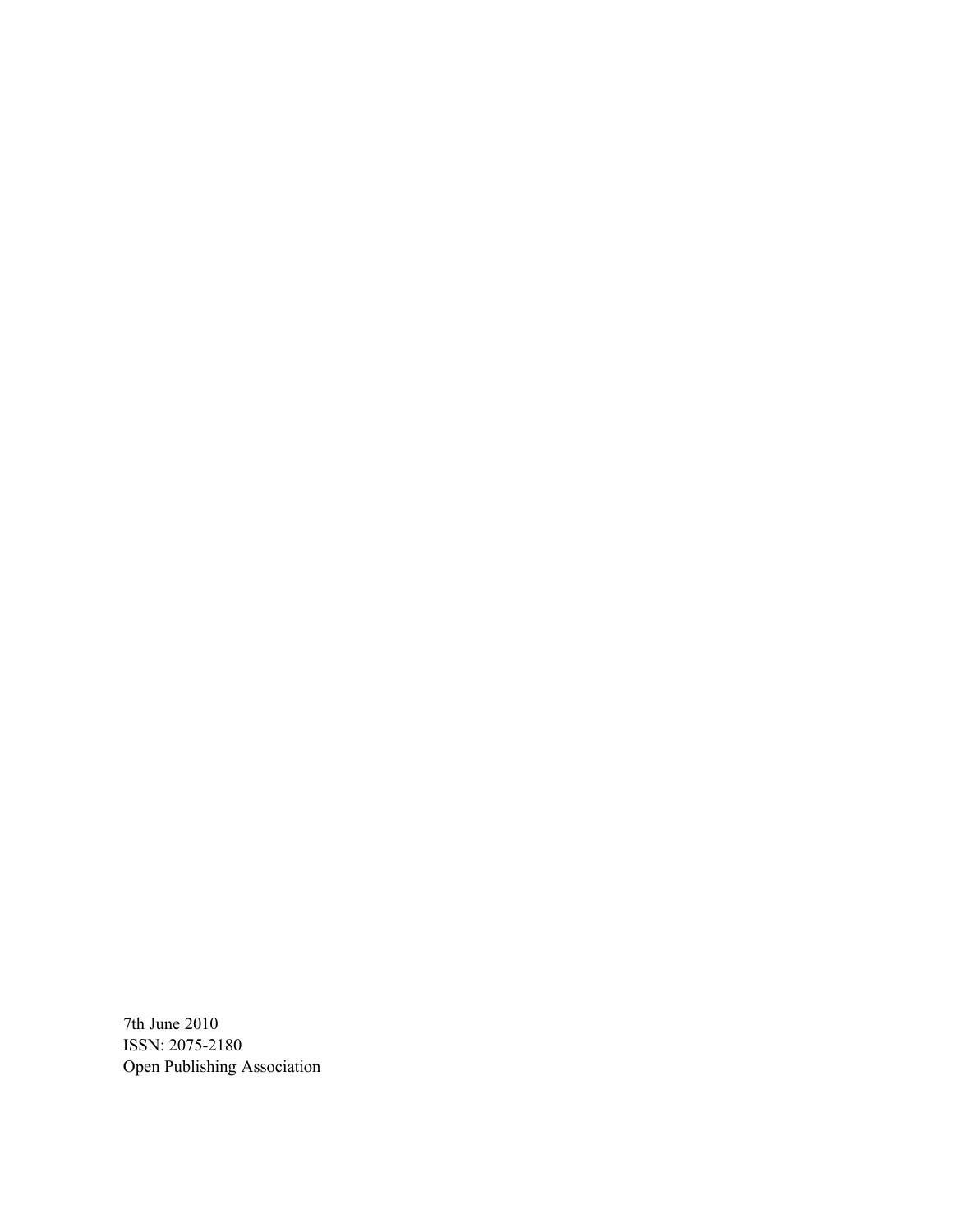### **Table of Contents**

| Invited Presentation: Using the Web for decentralized coordination of distributed processes: you<br>Tyler Close |  |
|-----------------------------------------------------------------------------------------------------------------|--|

#### **Full Papers**

| Petteri Kaskenpalo                                                              |  |
|---------------------------------------------------------------------------------|--|
| Separating Agent-Functioning and Inter-Agent Coordination by Activated Modules: |  |
|                                                                                 |  |
| Jan Sudeikat and Wolfgang Renz                                                  |  |

#### **Abstracts**

| A Wave-like Decentralized Reconfiguration Strategy for Self-organizing Resource-Flow Systems . 32 |  |
|---------------------------------------------------------------------------------------------------|--|
| Jan Sudeikat, Jan-Philipp Steghöfer, Hella Seebach, Wolfgang Reif, Wolfgang Renz,                 |  |
| Thomas Preisler and Peter Salchow                                                                 |  |
|                                                                                                   |  |
| Tadeusz Kobus and Paweł T. Wojciechowski                                                          |  |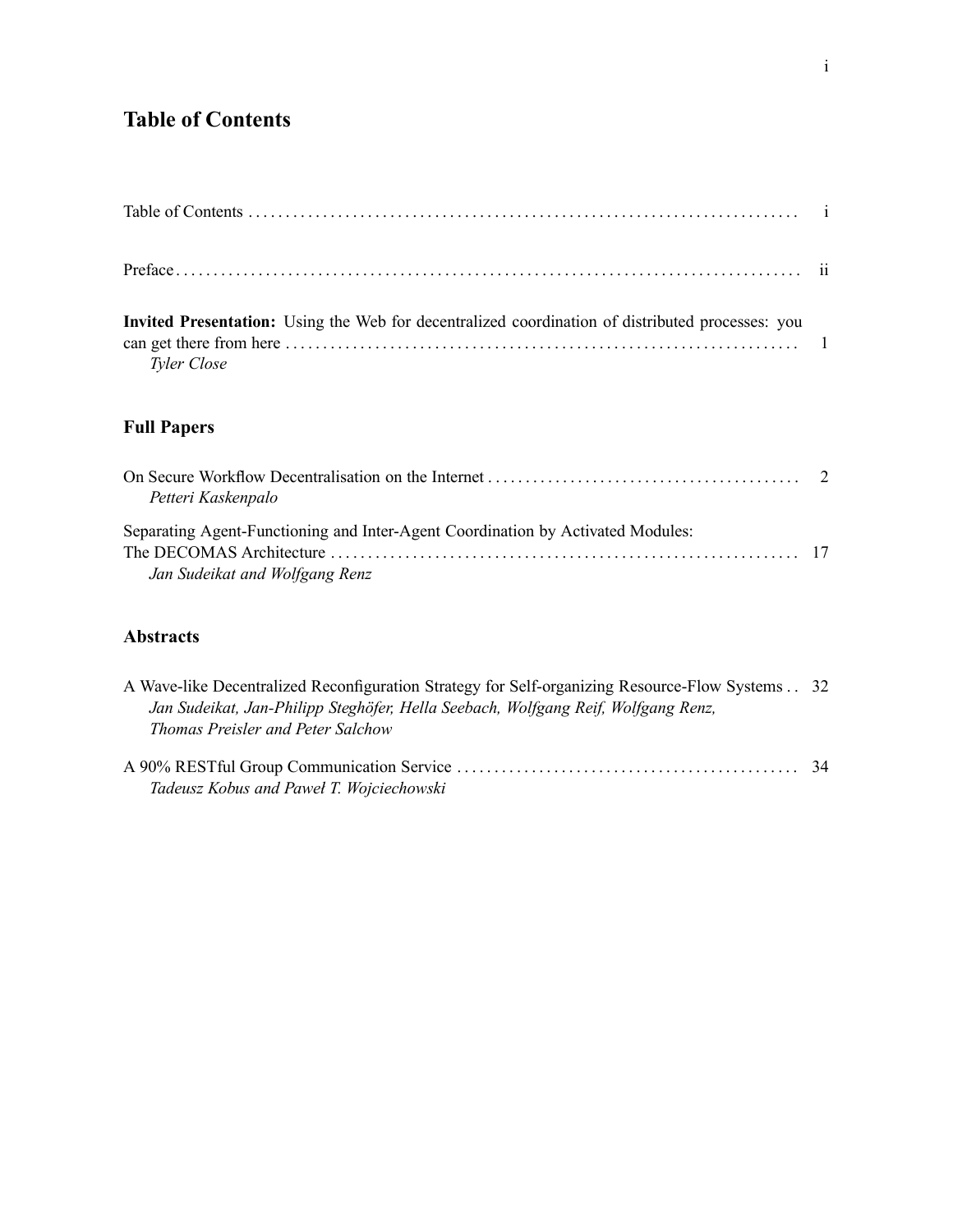### **Preface**

This volume contains the papers presented at the first International Workshop on Decentralized Coordination of Distributed Processes, DCDP 2010, held in Amsterdam, The Netherlands on June 10th, 2010 in conjunction with the 5th International Federated Conferences on Distributed Computing Techniques, DisCoTec 2010.

The central theme of the workshop is the decentralized coordination of distributed processes. Decentralized meaning there is no single authority in the network that everything is vulnerable to. Coordinated meaning processes need to cooperate to achieve meaningful results, potentially in the face of mutual suspicion. Distributed, meaning processes are separated by a potentially unreliable network.

The workshop opened with a Keynote by Tyler Close (Google) titled "Using the Web for decentralized coordination of distributed processes. You *can* get there from here." Afterwards authors presented two full papers and two extended abstracts.

We wish to thank all members of the Program Committee who carefully reviewed the submissions:

- Fred Spiessens, Evoluware, Belgium
- Carl Hewitt, MIT EECS (Emeritus), USA
- Ben Laurie, Google, UK
- Alan Karp, Hewlett-Packard, USA
- Peter Van Roy, Universit Catholique de Louvain, Belgium
- Dean Tribble, Microsoft, USA
- Toby Murray, University of Oxford, UK
- Tyler Close, Google, USA
- Mark Miller, Google, USA
- Tom Van Cutsem, Vrije Universiteit Brussel, Belgium

We also thank Tyler Close for willing to give a Keynote speech. We thank Marcello Bonsangue for giving us the chance to organize this workshop at DisCoTec, and to the Editorial Board of the Electronic Proceedings in Theoretical Computer Science (EPTCS) for publishing the workshop proceedings.

*Tom Van Cutsem and Mark S. Miller DCDP 2010 Organizers*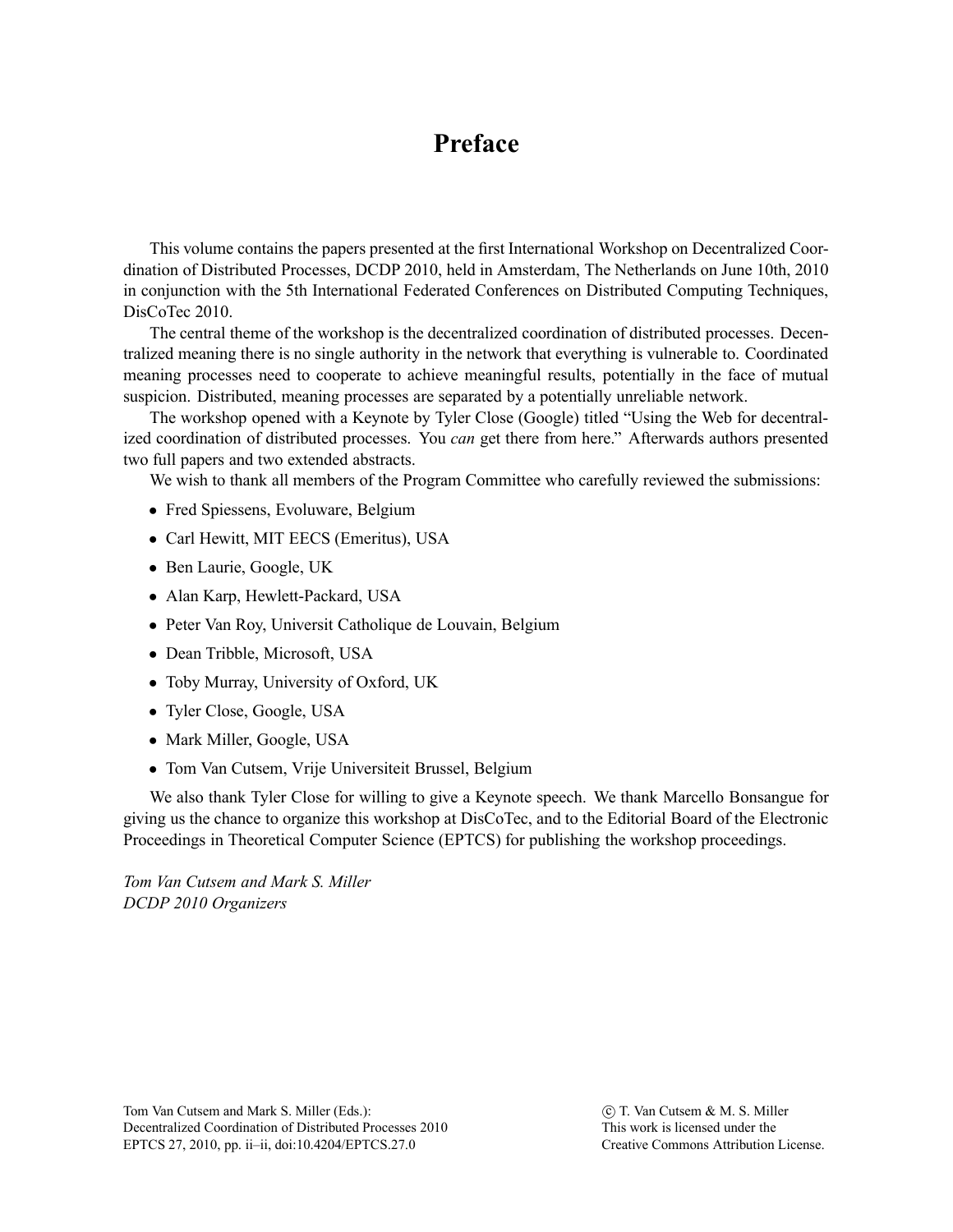### A Wave-like Decentralized Reconfiguration Strategy for Self-organizing Resource-Flow Systems

Jan Sudeikat<sup>1</sup>, Jan-Philipp Steghöfer<sup>2</sup>, Hella Seebach<sup>2</sup>, Wolfgang Reif<sup>2</sup>, Wolfgang Renz<sup>1</sup>, Thomas Preisler<sup>1</sup>, Peter Salchow<sup>1</sup>

<sup>1</sup>Multimedia Systems Laboratory (MMLab), Faculty of Engineering and Computer Science, Hamburg University of Applied Sciences, Berliner Tor 7, 20099 Hamburg, Germany

{jan.sudeikat, wolfgang.renz, thomas.preisler, peter.salchow}@haw-hamburg.de

<sup>2</sup>Institute for Software and Systems Engineering, Augsburg University, Universitätsstrasse 6a, 86135 Augsburg, Germany {steghoefer, seebach, reif}@informatik.uni-augsburg.de

In resource-flow systems, e.g. production lines, agents are processing resources by applying capabilities to them in a given order. Such systems profit from self-organization as they become easier to manage and more robust against failures. In this paper, we propose a decentralized coordination process that restores a system's functionality after a failure by propagating information about the error through the system until a fitting agent is found that is able to undertake the required function. The mechanism has been designed by combining a top-down design approach for self-organizing resource-flow system and a systemic modeling approach for the design of decentralized, distributed coordination mechanisms. The systematic conception of the inter-agent process is outlined and initial evaluations show the convergence to stable, i.e. fully operative configurations.

A domain in which self-organization is beneficial are production automation systems. In traditional production lines, resources are transported from one workstation to the other on conveyor belts or with similar, rigid and inflexible transportation mechanisms. While relatively easy to manage, these systems come to a complete halt whenever one of their constituent parts ceases to function. Also, if the requirements of the production lines change, the system will have to be retooled, a difficult, expensive, and time-consuming process. To add failure tolerance to such systems and to make this rigid structure more flexible, production automation systems could instead use autonomous guided vehicles (AGVs) that transport resources and robots that have several tools they can change in order to apply different capabilities as required [\[1\]](#page-1-1). We call this class of systems *Self-Organizing Resource-Flow Systems* with application domains in production automation and logistics. Their basic structure can be described with the Organic Design Pattern (ODP) [\[2\]](#page-1-2). *Resources* are processed according to a *task* by independent *agents*. Each agent has a number of *capabilities* it can apply to the resource to alter it according to the task. Agents can exchange resources with other agents as, e.g., given by the layout of a shop floor.

In this paper, we propose a decentralized, self-organizing process for the class of self-organizing resource-flow systems. This process is analyzed and modeled with the tools provided by the SodekoVS<sup>[1](#page-0-1)</sup> project [\[3\]](#page-1-3). Agents change their local configurations until the system in its entirety has restored a stable state. During reconfiguration, parts of the system that are not affected by the process or have already been reconfigured are still able to resume their normal work.

The utilization of self-organization principles in the development of distributed software systems is considered in the research project "Selbstorganisation durch Dezentrale Koordination in Verteilten

Tom Van Cutsem and Mark S. Miller (Eds.): Decentralized Coordination of Distributed Processes 2010 EPTCS 27, 2010, pp. 32[–33,](#page-1-0) doi[:10.4204/EPTCS.27.4](http://dx.doi.org/10.4204/EPTCS.27.4)

 c Sudeikat, Steghofer, Seebach, Reif, Renz, Preisler, Salchow ¨ This work is licensed under the

[Creative Commons](http://creativecommons.org) [Attribution](http://creativecommons.org/licenses/by/3.0/) License.

<sup>&</sup>lt;sup>1</sup>Acknowledgments: This research is partly sponsored by the German research foundation (DFG) in the project SodekoVS and in the DFG special priority program "Organic Computing" (SPP 1183) in the project SAVE ORCA.